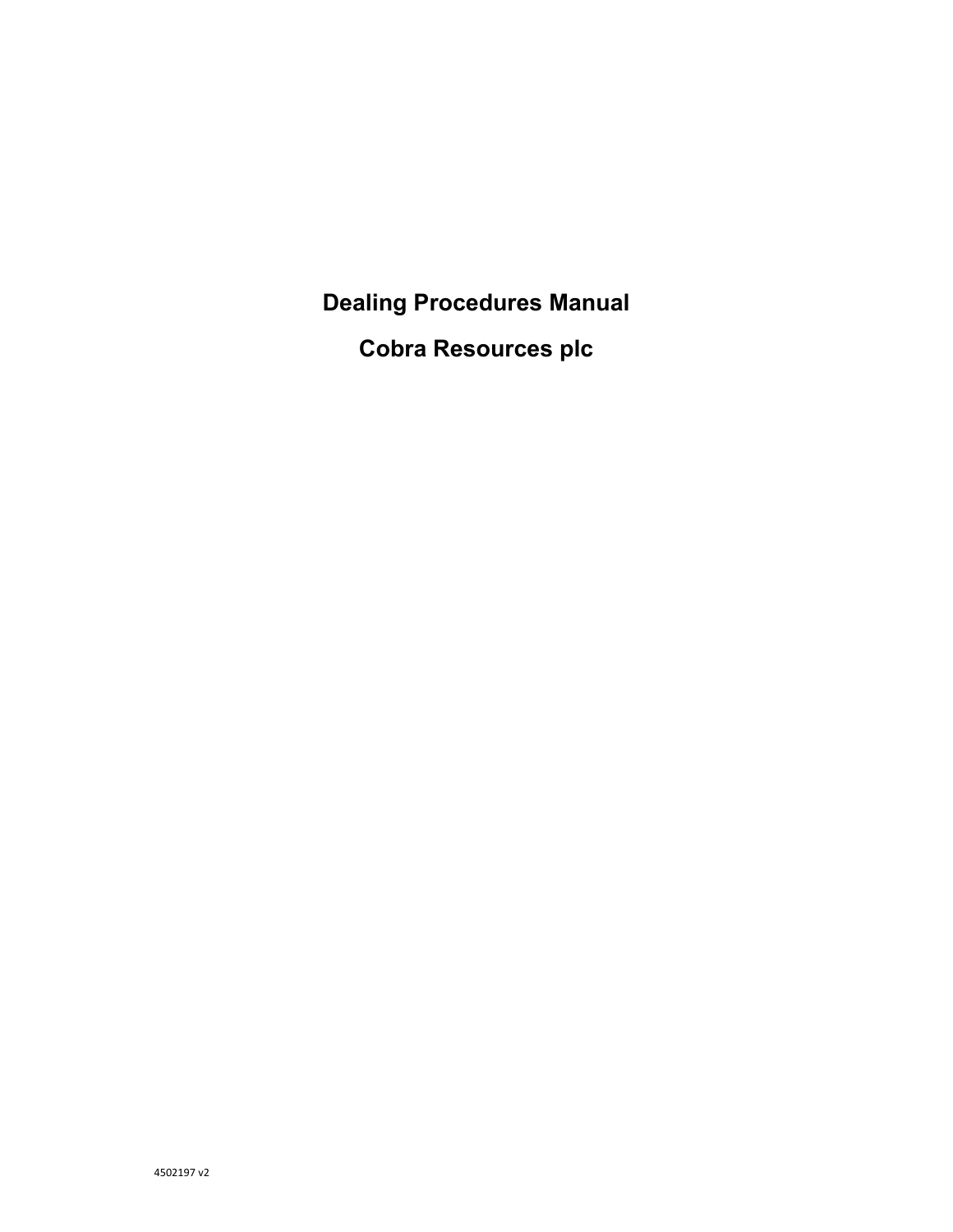# **INTRODUCTION**

This Manual sets out the procedures to be followed by the Company and its subsidiaries in relation to Dealings in Company Securities.

The Company has a Dealing Code which imposes restrictions on dealings in Company Securities by PDMRs and certain employees who have been told that the clearance procedures in Part A of the Dealing Code apply to them.

The purpose of this Manual and the Dealing Code is to assist the Company to comply with its obligations under the Market Abuse Regulation and to ensure that the Company has the necessary systems and procedures in place to assist its PDMRs and other employees of the Company and its subsidiaries to comply with their obligations under the Market Abuse Regulation.

The Company's dealing procedures recognise different types of periods during which dealing restrictions apply: (i) those imposed by the Market Abuse Regulation; (ii) those that the Company has adopted for periods prior to announcements of the Company's financial results (which will overlap with, but may be longer than, those imposed by the Market Abuse Regulation); and (iii) those which arise due to the existence of Inside Information.

The Company may be able to be more flexible in respect of Dealings in its securities that are proposed to take place during periods that fall into the latter two categories, given that the requirements of the Market Abuse Regulation may not strictly apply to prevent the relevant transaction at those times. However, the Company should take advice before deciding whether to relax the requirements set out in this document.

A list of the definitions used in this Manual can be found at Schedule 1.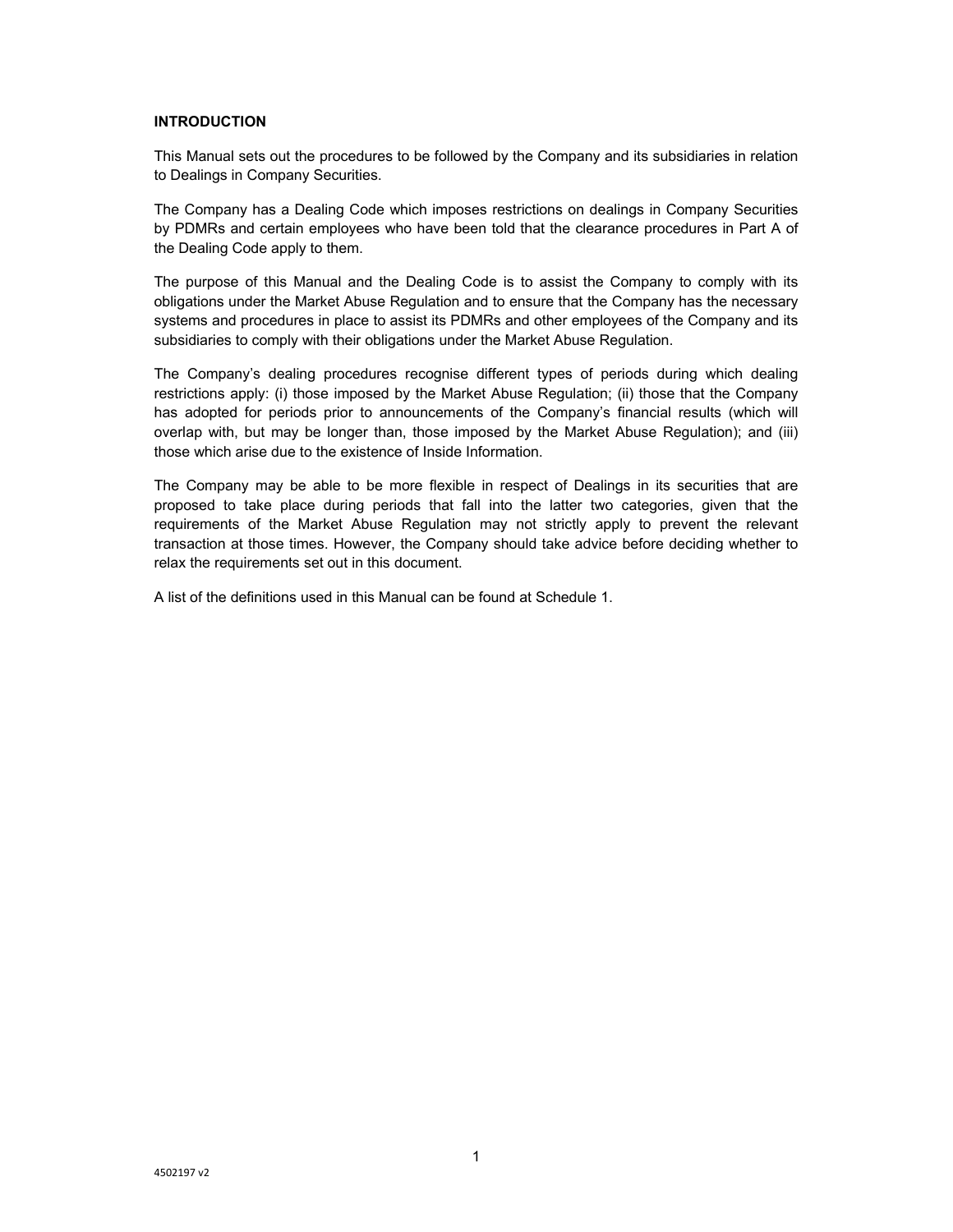## **Part A – General dealing requirements**

### **1. Dealings by Restricted Persons**

- 1.1 A Restricted Person must not Deal in Company Securities without obtaining advance clearance from the Company. Part A of the Dealing Code sets out the Dealing clearance application procedure for Restricted Persons.
- 1.2 The definitions of "Dealing" and "Company Securities" (see Schedules 1 and 2 of this Manual) are very broad and will capture nearly all transactions in the Company's shares or debt instruments (or any linked derivatives or financial instruments, including phantom options) carried out by a Restricted Person, regardless of whether such transaction is carried out for the account of the Restricted Person or for the account of another person.

# **2. Identifying Restricted Persons**

The Dealing Code applies to "Restricted Persons", who are (A) persons discharging managerial responsibilities in respect of the Company (PDMRs) and (B) Code Employees.

# 2.1 PDMRs

- (A) The Company's PDMRs are:
	- (i) the members of the Board; and
	- (ii) the Company's senior executives who have regular access to Inside Information and the power to make managerial decisions affecting the future developments and business prospects of the Company.
- (B) Only those senior executives who are empowered to take decisions affecting the development or prospects of the Company's business should be considered to be PDMRs. As a general rule, those whose role is limited to providing advice or recommendations to others, or to implementing decisions taken by others, will not be PDMRs.
- (C) The Company will identify any non-Board member who is a PDMR and inform him or her in writing that he or she is a PDMR and subject to the Dealing Code.
- 2.2 Code Employees
	- (A) In addition to PDMRs, Part A of the Dealing Code applies to employees of the Company and its subsidiaries who have been told by the Company that the clearance procedures in the Dealing Code apply to them (Code Employees).
	- (B) Employees who are named on the Company's insider list (whether in the permanent insiders section or in a section for a particular matter) will be required to follow the clearance procedures in the Dealing Code because they are, or may be considered to be, in possession of Inside Information. When a person is added to the insider list, the Chairman will send him or her a notice in the form set out in Schedule 3 informing him or her that the clearance procedures apply until further notice.
	- (C) Employees who are named on one of the Company's project lists (e.g. because they are working on a sensitive matter or are involved in the preparation of the Company's financial reports) are, or may be considered to be, in possession of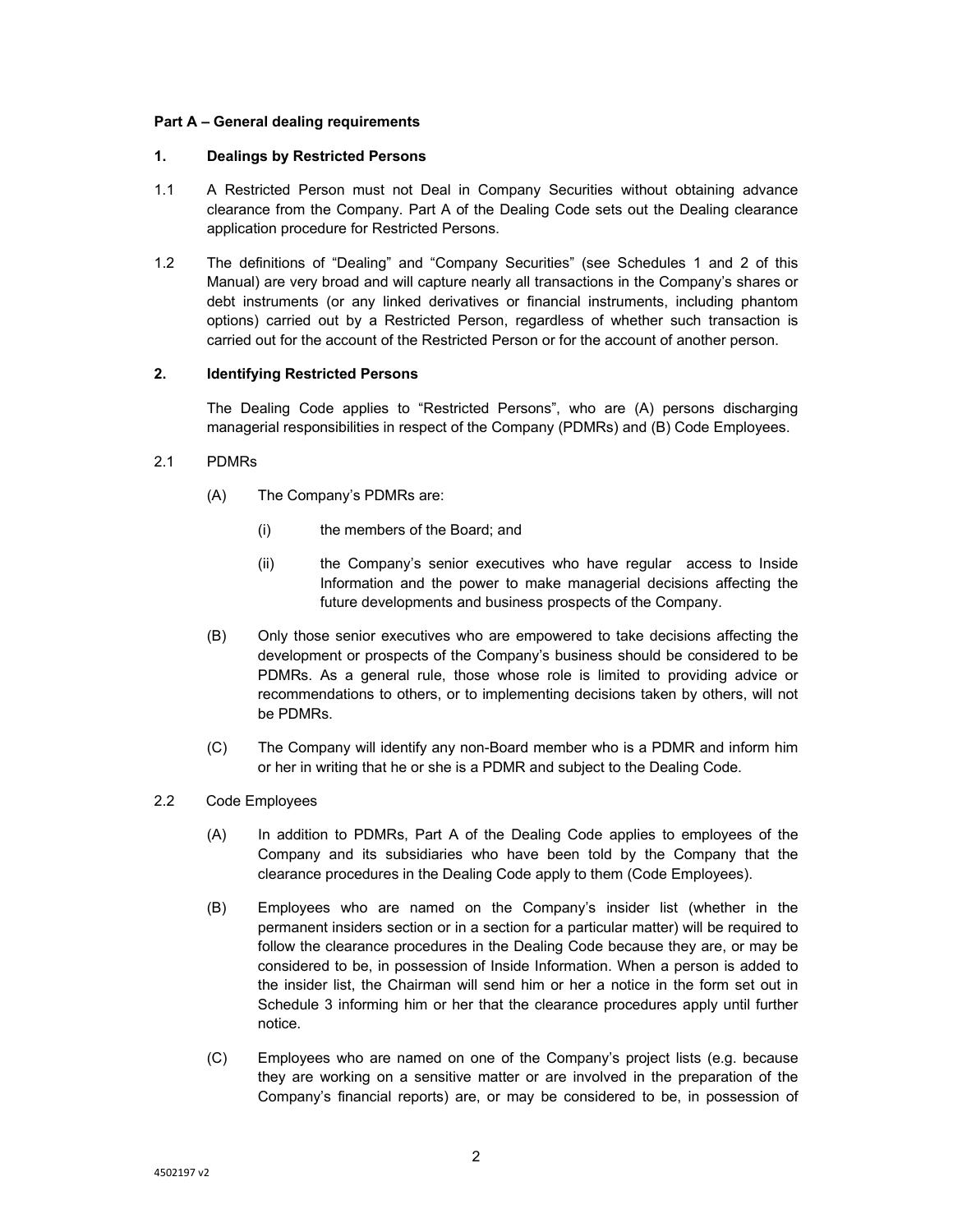confidential information which may in due course become Inside Information. As a general rule, such employees will be required to comply with the Dealing Code's clearance procedures and the Chairman will send notices in the form set out in Schedule 3 to them.

(D) When a Code Employee ceases to be an insider or the project on which he or she is working is completed or does not proceed, the Chairman will send a notice in the form set out in Schedule 4 to that employee to confirm that he or she is no longer required to comply with the Dealing Code's clearance procedures.

## **3. Clearance procedure**

- 3.1 When an application to Deal in Company Securities is received by the Chairman from a Restricted Person, the Chairman will review the application to check that the Restricted Person has provided:
	- (A) all of the information required by the clearance application form set out in Schedule 2 to the Dealing Code; and
	- (B) any additional information which the Chairman believes the Designated Officer might require to assess the application.

If any further information is required, this will be requested by the Chairman and should be provided by the Restricted Person before the application is submitted to a Designated Officer.

- 3.2 As soon as practicable after a complete application and all additional information is received, the Chairman will pass the clearance application and relevant supporting information to the relevant Designated Officer for consideration.
- 3.3 The Designated Officer will review the clearance application and supporting information and will provide a written response to the Chairman as soon as practicable and in any event within two business days of receipt of the application. The Designated Officer can choose to impose conditions in respect of any clearance given.
- 3.4 The Chairman will communicate the Designated Officer's decision to the relevant Restricted Person in writing without delay and in any event within five business days of the clearance application being received and all relevant information being provided. As a general rule, the reasons for refusing clearance should not be given as that could constitute an improper disclosure of Inside Information.
- 3.5 For each clearance application, the Chairman will retain:
	- (A) a copy of the application (including any additional information provided);
	- (B) a record of the decision taken in respect of the application, including the name of the Designated Officer, the date of the decision, whether clearance was granted and any special conditions attaching to the clearance; and
	- (C) a copy of the response sent to the Restricted Person.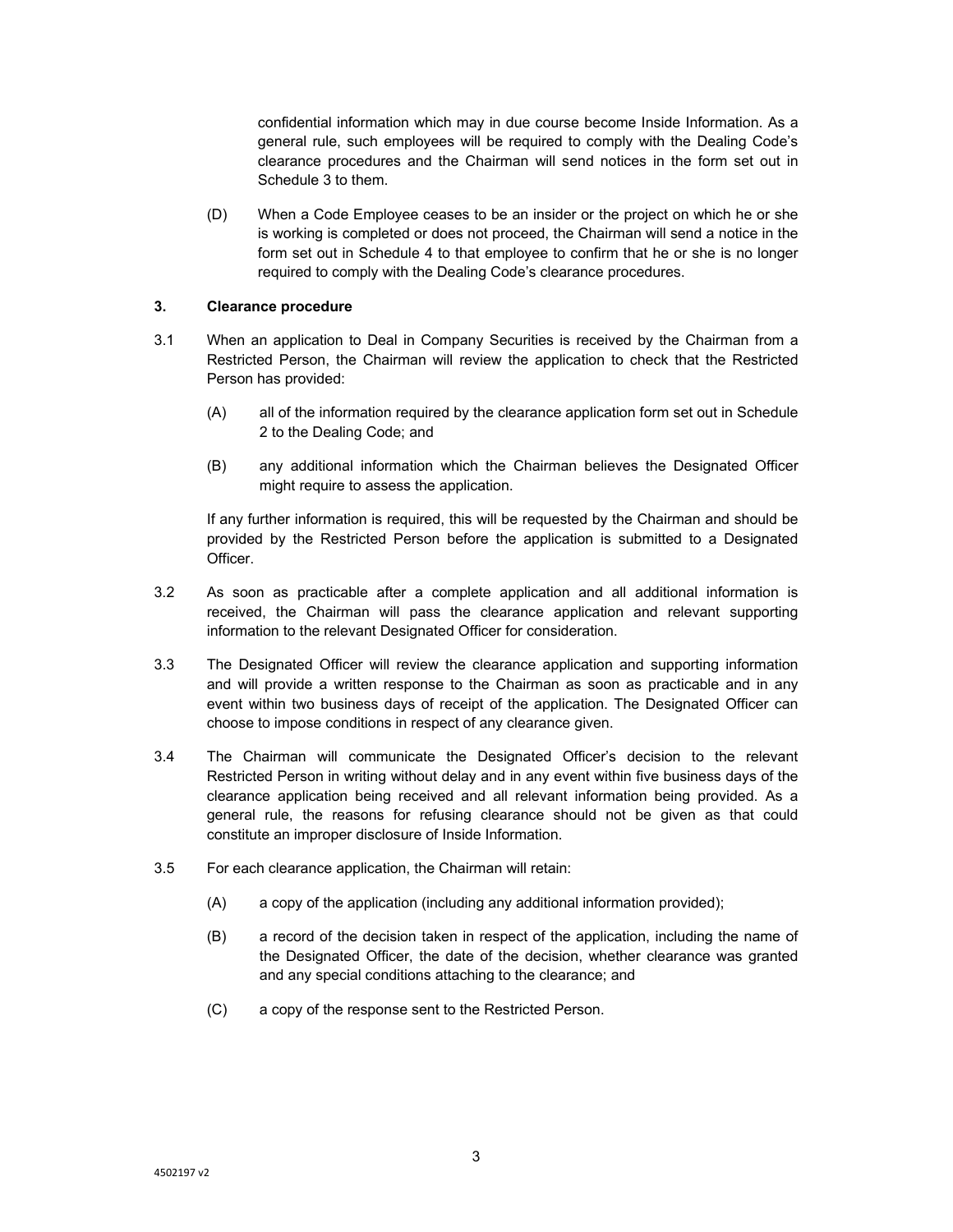# **4. Circumstances for refusal**

- 4.1 Clearance for PDMRs
	- (A) PDMRs will not ordinarily be given clearance to Deal in Company Securities at any time during which there is any matter which constitutes Inside Information. The Company may also consider it appropriate to withhold clearance when there is sensitive information relating to the Company (e.g. the Company is in the early stages of a significant transaction but the existence of such transaction does not yet constitute Inside Information).
	- (B) The Company will not ordinarily give clearance to PDMRs to Deal in Company Securities during a MAR Closed Period, but it can give clearance on a case-bycase basis if:
		- (i) there is no matter at that time which constitutes Inside Information which would preclude a Dealing; and
		- (ii) the requirements of one of the paragraphs in Part B of this Manual are satisfied.
	- (C) During a Closed Period which is not a MAR Closed Period, the Company will not ordinarily give clearance to PDMRs to Deal in Company Securities. However, during such Closed Periods and provided that there is no matter at the time which constitutes Inside Information which would preclude a Dealing, the Company has greater flexibility and can consider, on a case-by- case basis, giving clearance to Deal.
- 4.2 Clearance for Code Employees

A Code Employee will not ordinarily be given clearance to Deal in Company Securities when he or she is aware of any matter which constitutes Inside Information. The Company can also decide that it is appropriate to withhold clearance when a Code Employee is aware of sensitive information relating to the Company (e.g. the Company is in the early stages of a significant transaction but the existence of such transaction does not yet constitute Inside Information).

# **5. Trading Plans and Investment Programmes**

- 5.1 The Company can give clearance to allow Restricted Persons to enter into, amend or cancel a Trading Plan or an Investment Programme outside a Prohibited Period (however please note paragraph 5.3).
- 5.2 After clearance has been given to enter into a Trading Plan or Investment Programme, purchases or sales of Company Securities under such a plan, and purchases of the Company's shares under such a programme, do not require clearance (although they still require notification in accordance with Part B of the Dealing Code).
- 5.3 The status of Trading Plans and Investment Programmes under the Market Abuse Regulation and, more particularly the ability of a PDMR to carry out transactions under a Trading Plan or an Investment Programme during MAR Closed Periods, remains uncertain. Until further guidance is available, it would be prudent for the Company, when considering an application from a PDMR for clearance to enter into a Trading Plan or an Investment Programme, to grant clearance on the condition that no purchases or sales of Companies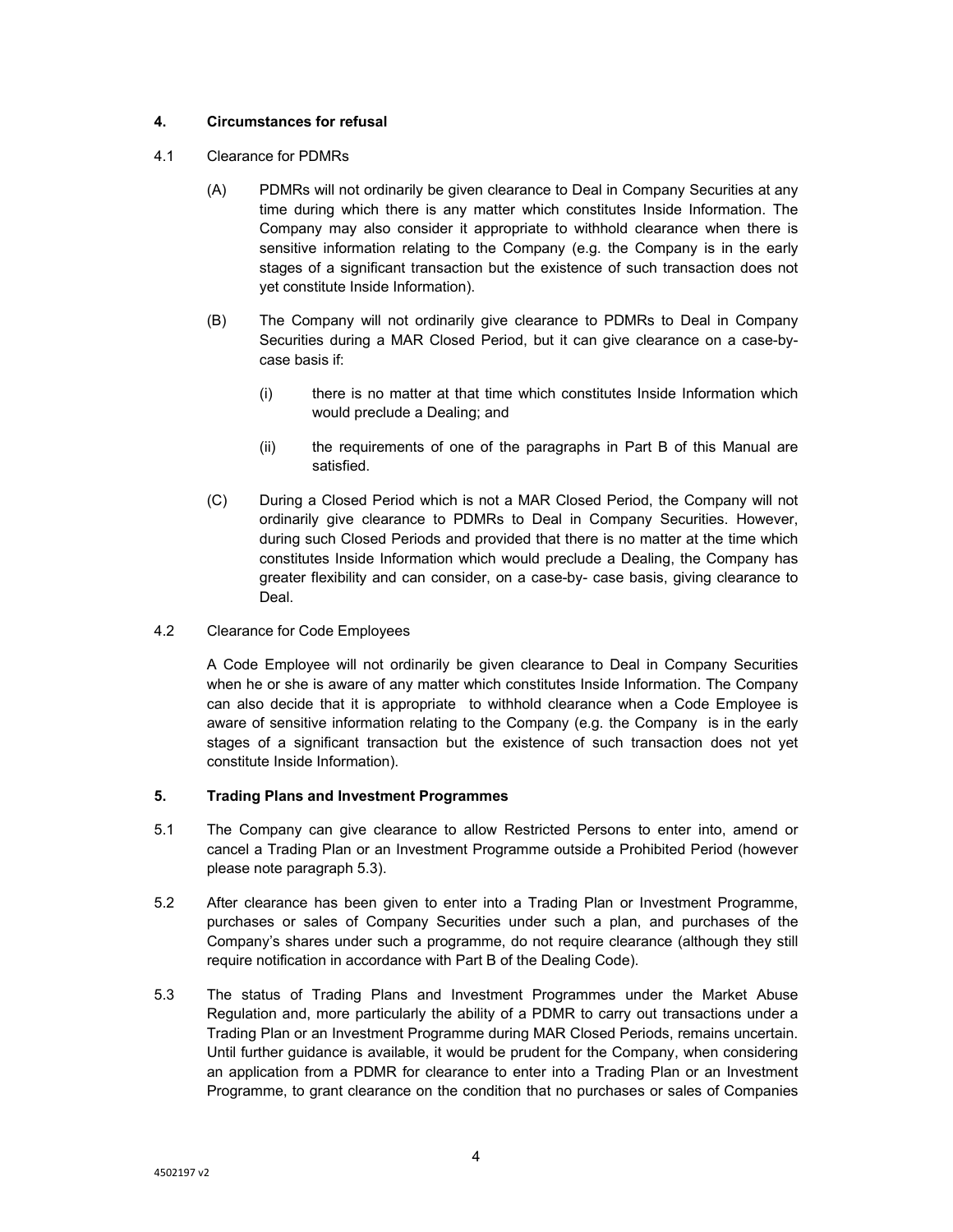Securities under the Trading Plan or Investment Programme take place during MAR Closed Periods.

## **6. Acting as a trustee**

- 6.1 Where a Restricted Person acts as a trustee, Dealing in Company Securities on behalf of the trust will not require clearance if the decision to Deal was taken by the other trustees (or by the trust's investment managers) independently of the Restricted Person.
- 6.2 The other trustees and the trust's investment managers can be assumed to have acted independently of the Restricted Person where the decision to deal was taken without consultation with, or other involvement of, the Restricted Person or was taken by a committee of which the Restricted Person was not a member.

## **7. Funds and portfolios of assets**

- 7.1 The Dealing Code tells Restricted Persons to contact the Chairman before carrying out a transaction relating to a collective investment undertaking (e.g. an Undertakings for Collective Investment in Transferable Securities fund or an Alternative Investment fund) or a portfolio of assets. As Company Securities could be held or dealt in by a collective investment undertaking or form part of a portfolio of assets, a transaction relating to a collective investment undertaking or a portfolio of assets could require clearance and could be a "Notifiable Transaction" under Part B of the Dealing Code. However, the exemptions below are likely to apply in most cases.
- 7.2 A Restricted Person can be given clearance to carry out transactions in financial instruments linked to Company Securities where at the time of the transaction:
	- (A) the financial instrument is a unit or share in a collective investment undertaking (e.g. an Undertakings for Collective Investment in Transferable Securities fund or an Alternative Investment fund) in which the exposure to Company Securities dos not exceed 20% of the assets held by that collective investment undertaking; or
	- (B) the financial instrument provides exposure to a portfolio of assets in which the exposure to the issuer's shares or debt instruments does not exceed 20% of the portfolio's assets,

and the relevant Restricted Person cannot determine or influence the investment strategy or transactions carried out by the manager of that collective investment undertaking or portfolio.

- 7.3 Clearance can also be given for transactions in units or shares in a collective investment undertaking, or in financial instruments which provide exposure to a portfolio of assets, where the Restricted Person does not know, and could not know, whether or not Company Securities comprise more than 20% of the assets held by that collective investment undertaking or portfolio of assets, and there is no reason to believe that such 20% threshold is exceeded, provided again that the relevant manager operates with full discretion.
- 7.4 The ability of PDMRs to carry out transactions in units or shares in a collective investment undertaking, or in financial instruments which provide exposure to a portfolio of assets, (as described above) during a MAR Closed Period remains uncertain. Until further guidance is available, it would be prudent for the Company to take advice before giving clearance to a PDMR to carry out such transactions during a MAR Closed Period.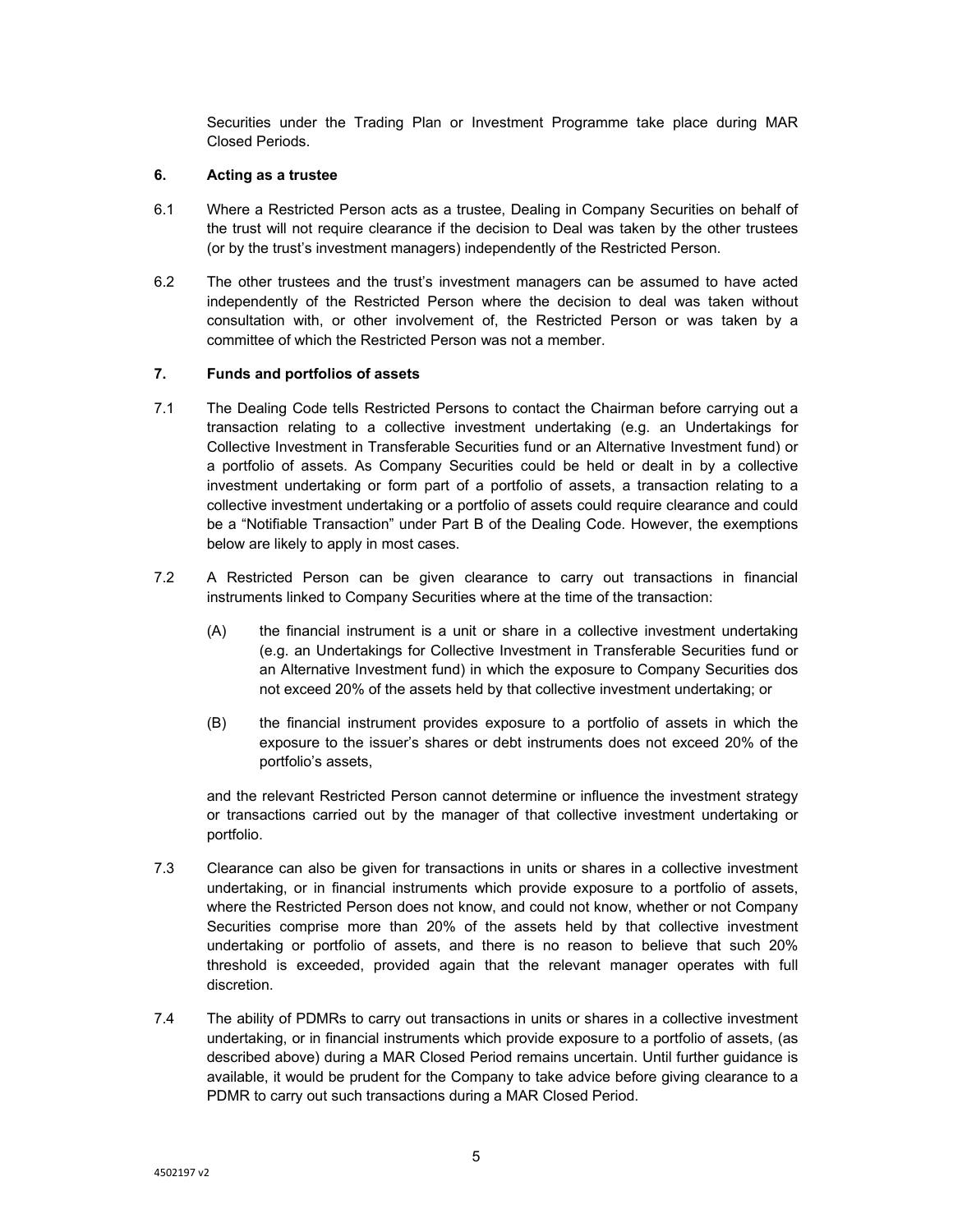7.5 Transactions subject to the exemptions from clearance described above are also not "Notifiable Transactions" under Part B of the Dealing Code.

## **8. Employee share plans, employee share awards and employee trusts**

Schedule 5 contains guidance which may assist the Company in determining when Dealings relating to employee share plans, employee share awards and employee trusts can be permitted.

## **Part B – Exceptions for PDMR Dealings during MAR Closed Periods**

## **9. Exceptional circumstances**

- 9.1 A PDMR can be given clearance to sell (but not to purchase) the Company's shares (but not other Company Securities) during a MAR Closed Period if he or she is in severe financial difficulty, or there are other exceptional circumstances, which require the immediate sale of shares. Clearance may only be granted in respect of such number of shares as the PDMR needs to sell to obtain the required financial resources.
- 9.2 Any request to Deal by reason of exceptional circumstances must be accompanied by a written statement that describes the exceptional character of the circumstances and explains the transaction envisaged, why that transaction could not be executed at a time other than during the MAR Closed Period and why the sale of shares is the only reasonable alternative to obtain the necessary financing. If such a written statement is not included with the PDMR's clearance application, then the Chairman should request one from the PDMR before the decision to grant clearance is taken.
- 9.3 Circumstances are 'exceptional' only if they are extremely urgent, unforeseen and compelling and where their cause is external to the relevant PDMR and he or she has no control over them. When considering whether the circumstances are exceptional, the Designated Officer must take into account (among other things) the extent to which the PDMR:
	- (A) is facing a legally enforceable commitment or claim, such as a court order; and
	- (B) could not reasonably satisfy a financial commitment (which was entered into before the start of the MAR Closed Period) to a third party (including a tax authority) otherwise than by selling the relevant shares immediately.
- 9.4 Given the stringent requirements described above, clearance to Deal under this exception is unlikely to be granted except in rare cases.

#### **10. Exception for entitlements in respect of rights issues and other offers**

- 10.1 The following Dealings by a PDMR can be permitted during a MAR Closed Period:
	- (A) an undertaking or election to take up entitlements under a rights issue or other offer (including an offer for Company Securities in lieu of a cash dividend);
	- (B) the take up of entitlements under a rights issue or other offer; and
	- (C) allowing entitlements to lapse under a rights issue or other offer,

provided that the PDMR explains the reasons for the Dealing not taking place at another time and that the Designated Officer is satisfied with that explanation.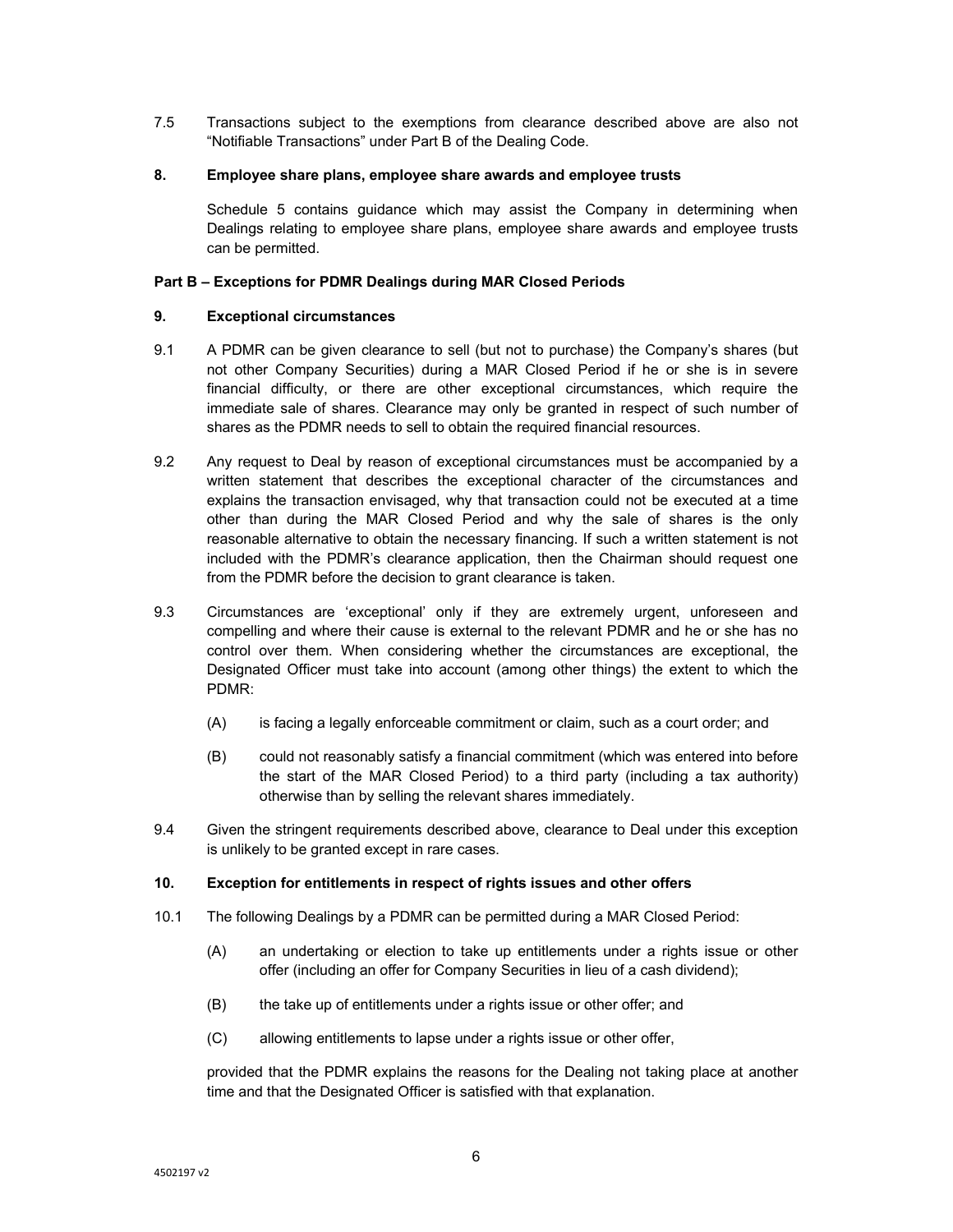10.2 The status of Dealings by PDMRs in respect of rights issues and other offers during MAR Closed Periods remains uncertain. Until further guidance is available, it would be prudent for the Company to take advice before clearing any such Dealing.

## **11. Exception for transfers between accounts**

- 11.1 A PDMR can be permitted to transfer Company Securities between two accounts of that PDMR during a MAR Closed Period, provided that such a transfer does not result in a change in price of the relevant Company Securities. Absent further guidance, this should be taken to mean that the transfer should not affect the price of that Company Security.
- 11.2 A transfer of Company Securities into the relevant PDMR's personal pension scheme and a transfer to a family trust or an account held jointly with another person would not be viewed as a transfer between two accounts of a PDMR and would therefore not qualify for this exception.

# **12. Other exceptions**

Article 19(12)(b) of the Market Abuse Regulation may also allow the Company to give clearance to PDMRs during a MAR Closed Period for other Dealings relating to: (a) an employee share or saving scheme, (b) qualifications or entitlements to shares or (c) transactions where the beneficial interest in the relevant Company Security does not change. The Company should seek advice before clearing any Dealing under this paragraph.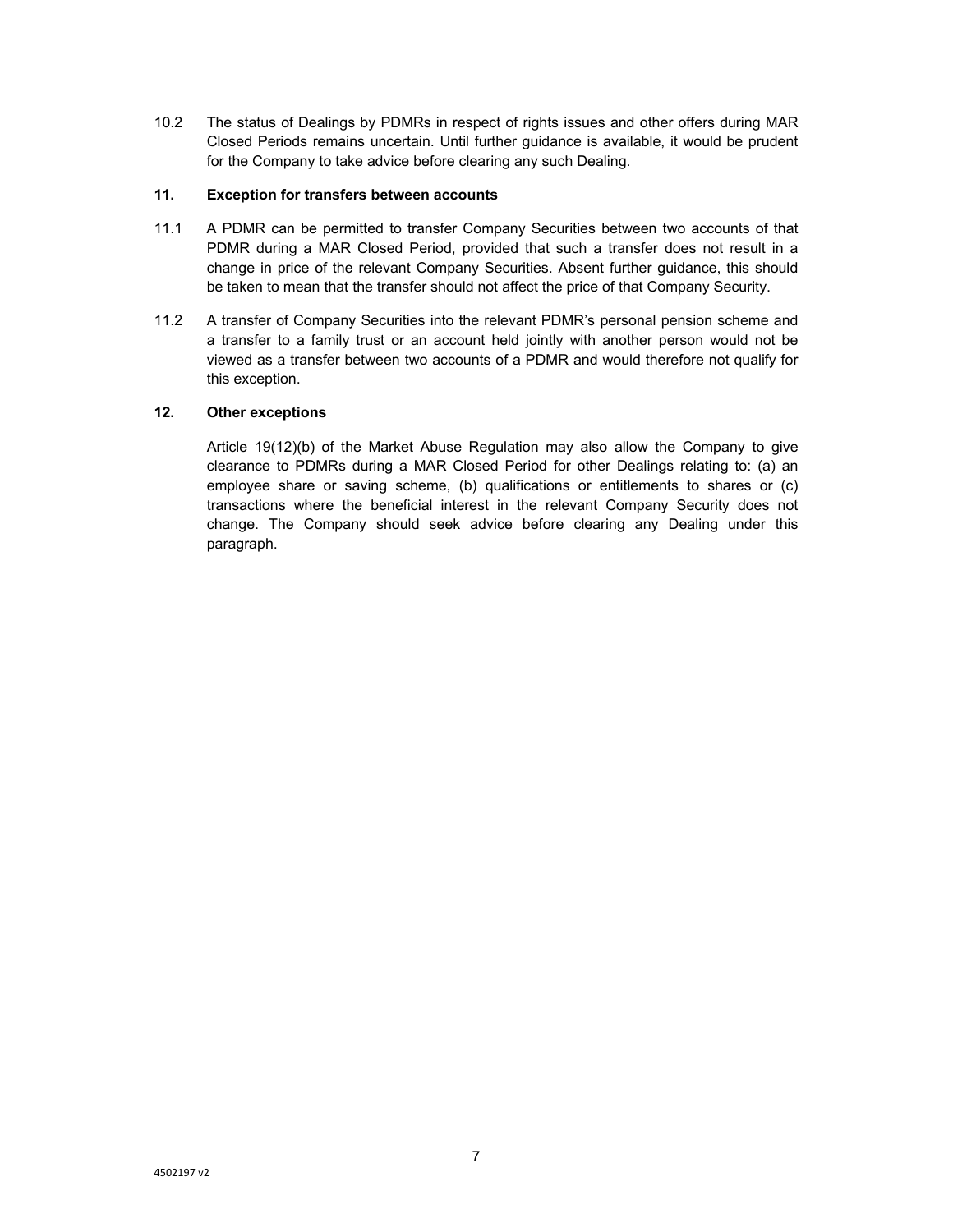#### **Defined terms**

"**Board**" means members of the board of directors of the Company, from time to time.

"**Closed Period**" means any of the following:

- (A) the period from the end of the relevant financial year up to the release of the preliminary announcement of the Company's annual results (or, where no such announcement is released, up to the publication of the Company's annual financial report) or, if longer, the period of 30 calendar days before such release (or publication);
- (B) the period from the end of the relevant financial period up to the release of the Company's half-yearly financial report or, if longer, the period of 30 calendar days before such release; and
- (C) the period of 30 calendar days before the release of each of the Company's first quarter report and third quarter report.

"**Code Employee**" means any employee (not being a PDMR) who has been told by the Company that the clearance procedures in Part A of the Dealing Code apply to him or her.

"**Company**" means Cobra Resources plc.

"**Company Securities**" means any publicly traded or quoted shares or debt instruments of the Company (or of any of the Company's subsidiaries or subsidiary undertakings) or derivatives or other financial instruments linked to any of them, including phantom options.

"**Dealing**" (together with corresponding terms such as "**Deal**" and "**Deals**") means any type of transaction in Company Securities, including purchases, sales, the exercise of options, the receipt of shares under share plans, using Company Securities as security for a loan or other obligation and entering into, amending or terminating any agreement in relation to Company Securities (e.g. a Trading Plan). Schedule 2 contains a non-exhaustive list of transactions which are Dealings.

"**Dealing Code**" means the Company's *Dealing Code*, which regulates Dealings in Company Securities by Restricted Persons.

"**Designated Officer**" means:

- (A) if the Restricted Person seeking clearance to Deal is a director (other than the Chairman or the chief executive), the Chairman or any other director designated by the Board for that purpose;
- (B) if the Restricted Person seeking clearance to Deal is the Chairman, the chief executive or, if the chief executive is not present, the senior independent director or a committee of the Board or other officer nominated for that purpose by the chief executive. If the roles of Chairman and chief executive are combined, the Designated Officer is the senior independent director;
- (C) if the Restricted Person seeking clearance to Deal is the chief executive, the Chairman or, if the Chairman is not present, the senior independent director or a committee of the Board or other officer nominated for that purpose by the Chairman. If the roles of Chairman and chief executive are combined, the Designated Officer is the senior independent director; or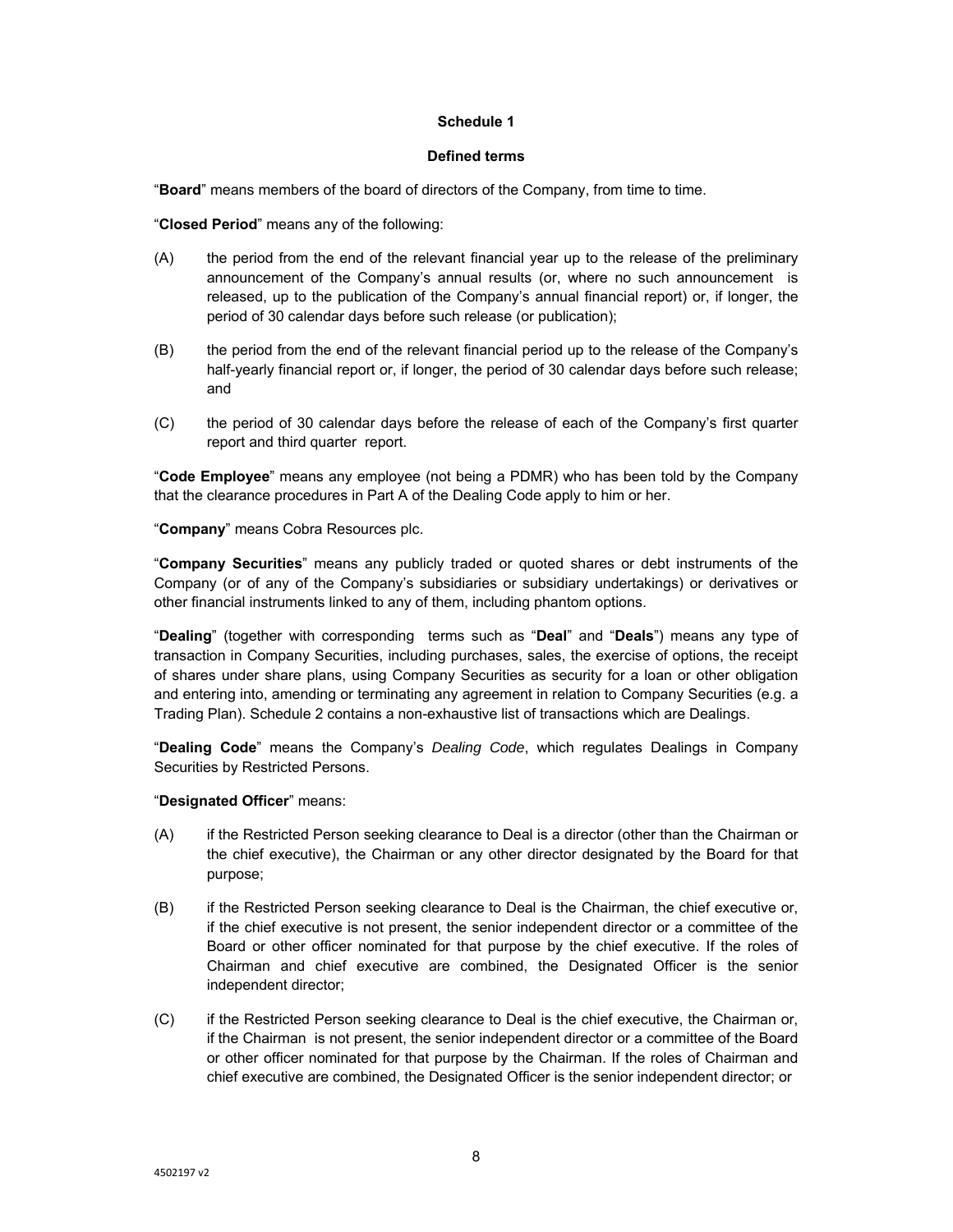- (D) if the Restricted Person seeking clearance to Deal is not a director, any director or officer of the Company designated by the Board for that purpose.
- "**FCA**" means the UK Financial Conduct Authority.

"**Inside Information**" means information which relates to the Company or any Company Securities, which is not publicly available, which is likely to have a non-trivial effect on the price of Company Securities and which an investor would be likely to use as part of the basis of his or her investment decision.

"**Investment Programme**" means a share acquisition scheme relating only to the Company's shares under which: (A) shares are purchased by a Restricted Person pursuant to a regular standing order or direct debit or by regular deduction from the person's salary or director's fees; or (B) shares are acquired by a Restricted Person by way of a standing election to re-invest dividends or other distributions received; or (C) shares are acquired as part payment of a Restricted Person's remuneration or director's fees.

"**Manual**" means this dealing procedures manual.

## "**MAR Closed Period**" means:

- (A) the period of 30 calendar days before the release of a preliminary announcement of the Company's annual results or, where no such announcement is released, the period of 30 calendar days before the publication of the Company's annual financial report; and
- (B) the period of 30 calendar days before the publication of the Company's half-yearly financial report.

"**Notifiable Transaction**" means any transaction relating to Company Securities conducted for the account of a PDMR or PCA, whether the transaction was conducted by the PDMR or PCA or on his or her behalf by a third party and regardless of whether or not the PDMR or PCA had control over the transaction. This captures every transaction which changes a PDMR's or PCA's holding of Company Securities, even if the transaction does not require clearance under this code. It also includes gifts of Company Securities, the grant of options or share awards, the exercise of options or vesting of share awards and transactions carried out by investment managers or other third parties on behalf of a PDMR, including where discretion is exercised by such investment managers or third parties and including under Trading Plans or Investment Programmes.

"**Market Abuse Regulation**" means the EU Market Abuse Regulation (596/2014).

"**PDMR**" means a person discharging managerial responsibilities in respect of the Company, being either:

- (A) a director of the Company; or
- (B) a senior executive of the Company who is not a director but who has regular access to Inside Information and the power to make managerial decisions affecting the future developments and business prospects of the Company.

# "**Prohibited Period**" means:

- (A) in respect of a PDMR, any Closed Period and/or any period when there exists any matter that constitutes Inside Information; and
- (B) in respect of a Code Employee, any period during which the clearance procedures in Part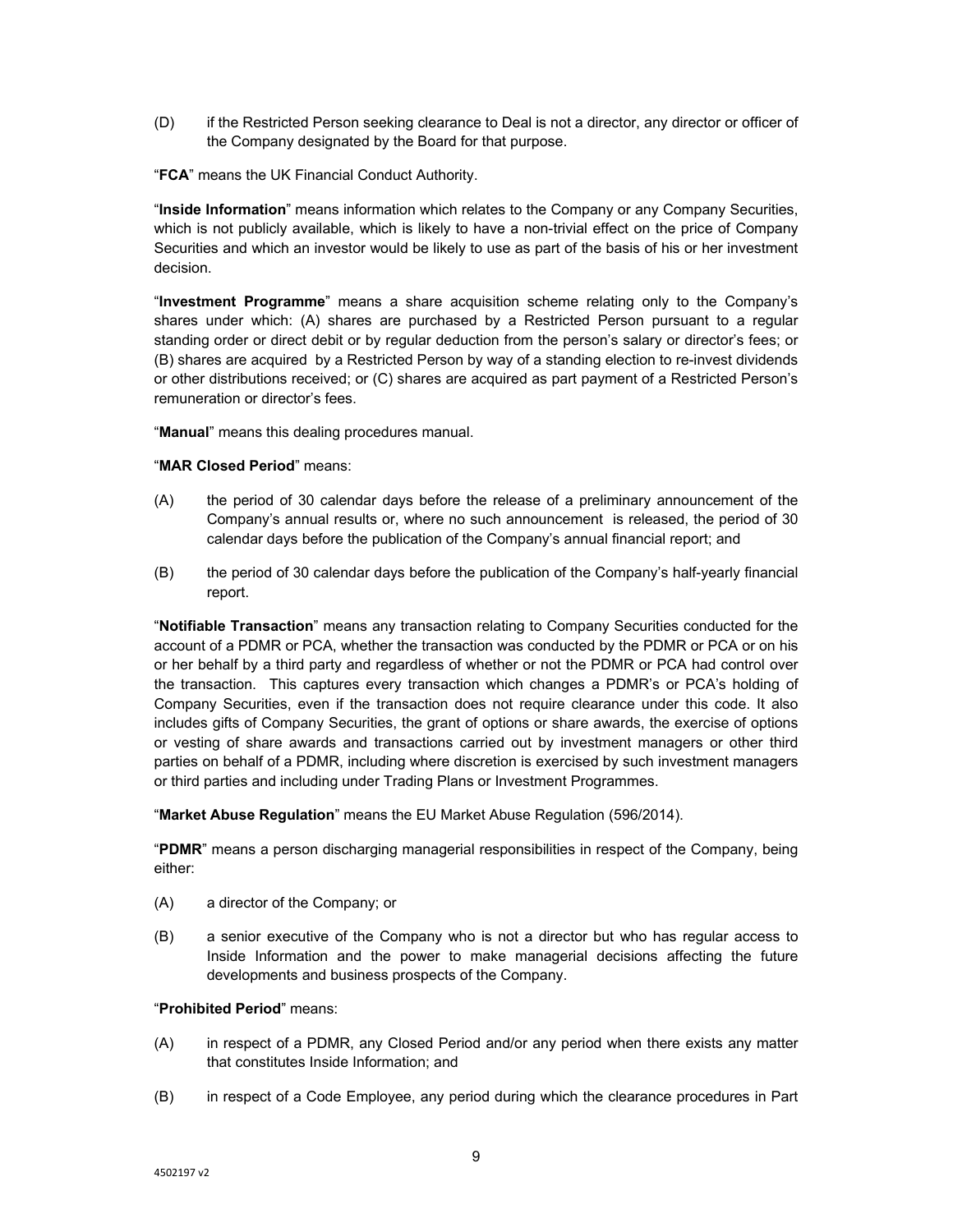A of the Dealing Code continue to apply to him or her.

#### "**Restricted Person**" means:

- (A) a PDMR; or
- (B) a Code Employee.

"**Trading Plan**" means a written plan entered into by a Restricted Person and an independent third party that sets out a strategy for the acquisition and/or disposal of Company Securities by the Restricted Person, and:

- (A) specifies the amount of Company Securities to be dealt in and the price at which and the date on which the Company Securities are to be dealt in;
- (B) gives discretion to that independent third party to make trading decisions about the amount of Company Securities to be dealt in and the price at which and the date on which the Company Securities are to be dealt in; or
- (C) includes a method for determining the amount of Company Securities to be dealt in and the price at which and the date on which the Company Securities are to be dealt in.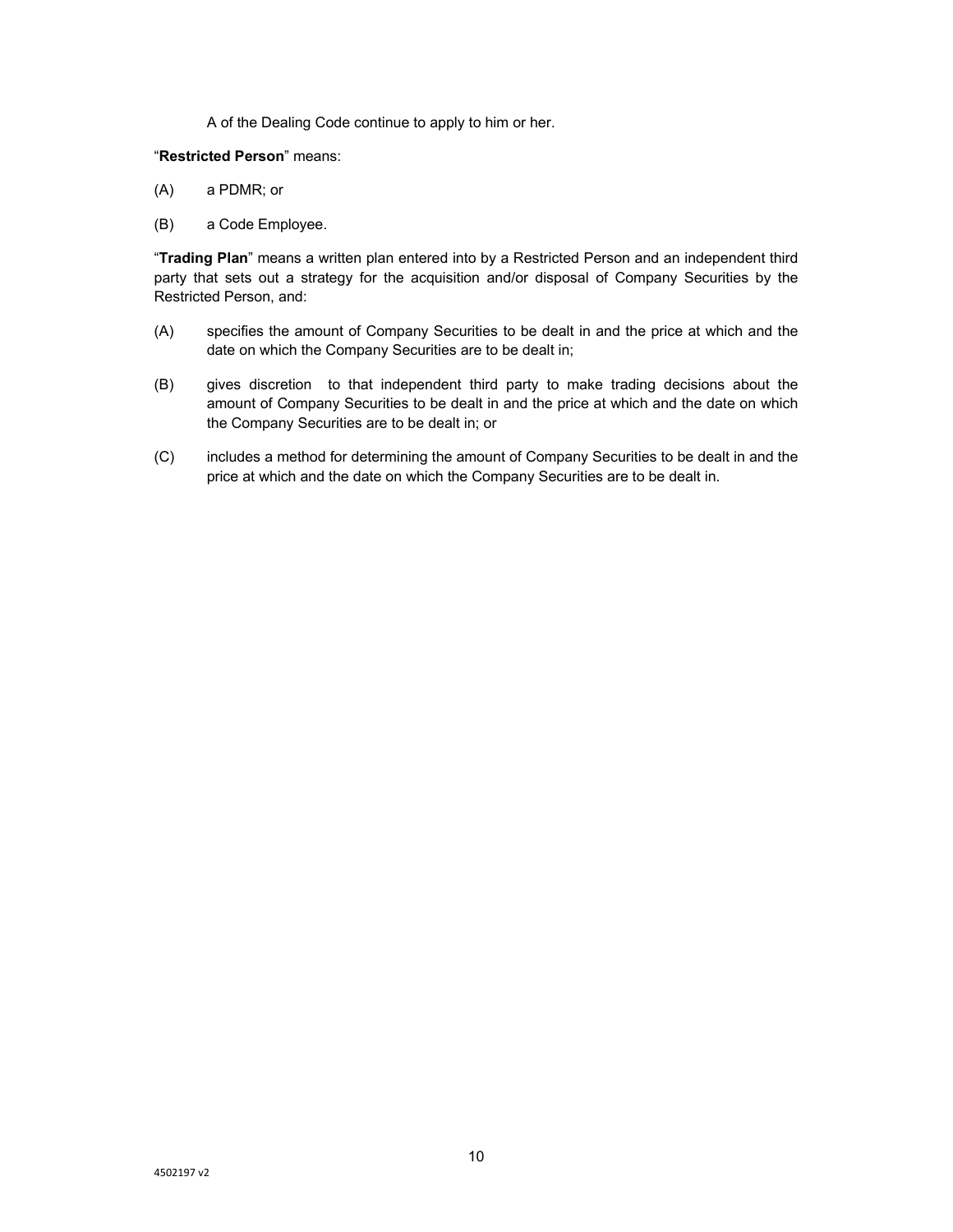### **Dealing**

The following is a non-exhaustive list of transactions which are Dealings for the purposes of this Manual and the Dealing Code:

- (A) the pledging or lending of Company Securities (although a pledge, or a similar security interest, of Company Securities in connection with the depositing of Company Securities in a custody account is not "Dealing", unless and until such pledge or other security interest is designated to secure a specific credit facility);
- (B) transactions in Company Securities carried out by persons professionally arranging or executing transactions or by another person on behalf of a Restricted Person, including where discretion is exercised;
- (C) transactions in Company Securities made under a life insurance policy, where
	- (i) the policyholder is a Restricted Person;
	- (ii) the investment risk is borne by the policyholder; and
	- (iii) the policyholder has the power or discretion to make investment decisions regarding specific instruments in that life insurance policy or to execute transactions regarding specific instruments for that life insurance policy;
- (D) an acquisition, disposal, short sale, subscription or exchange of Company Securities;
- (E) the acceptance or exercise of an option over Company Securities, including of a share option granted as part of a remuneration package, and the disposal of shares stemming from the exercise of a share option;
- (F) entering into or exercise of equity swaps related to Company Securities;
- (G) transactions in or related to derivatives over Company Securities, including cash- settled transactions and phantom options;
- (H) entering into a contract for difference on Company Securities;
- (I) the acquisition, disposal or exercise of rights in relation to Company Securities, including put and call options and warrants;
- (J) subscription to a share capital increase or debt instrument issuance of the Company;
- (K) transactions in derivatives and financial instruments linked to a debt instrument of the Company including credit default swaps;
- (L) conditional transactions relating to Company Securities. The completion of such transactions upon fulfilment of the conditions (provided no further action is required by the Restricted Person) does not constitute Dealing and therefore does not require clearance, but such completion would be a "Notifiable Transaction" under Part B of the Dealing Code;
- (M) the automatic or non-automatic conversion of a Company Security into another Company Security, including the exchange of convertible bonds to shares;
- (N) gifts and donations of Company Securities made or received, or an inheritance of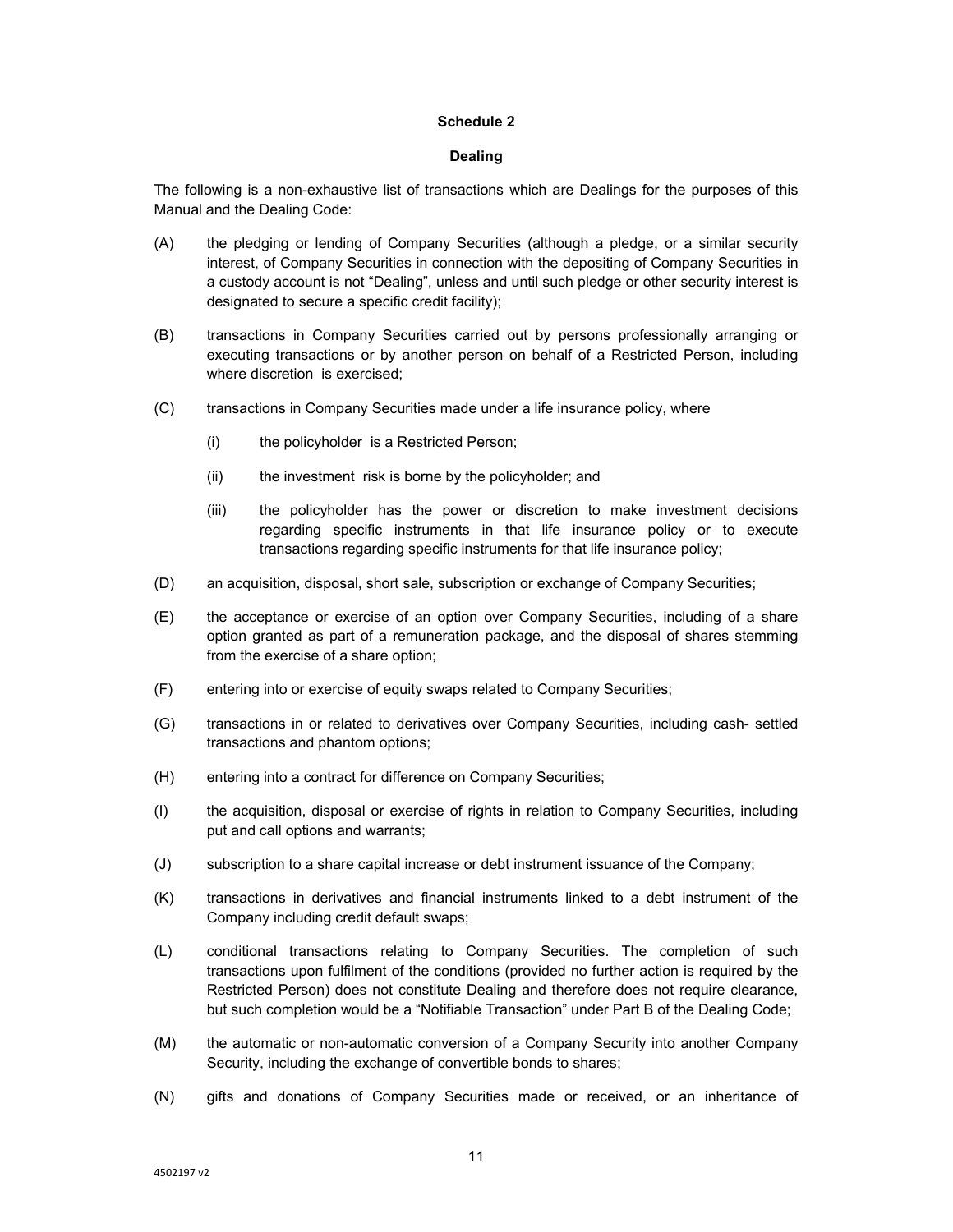Company Securities received;

- (O) transactions executed in index-related products, baskets and derivatives transacting in Company Securities;
- (P) transactions executed in shares or units of investment funds which transact in Company Securities;
- (Q) transactions in Company Securities executed by a manager of an investment fund in which a Restricted Person has invested;
- (R) transactions in Company Securities executed by a third party under an individual portfolio or asset management mandate on behalf or for the benefit of a Restricted Person; and
- (S) borrowing or lending of Company Securities.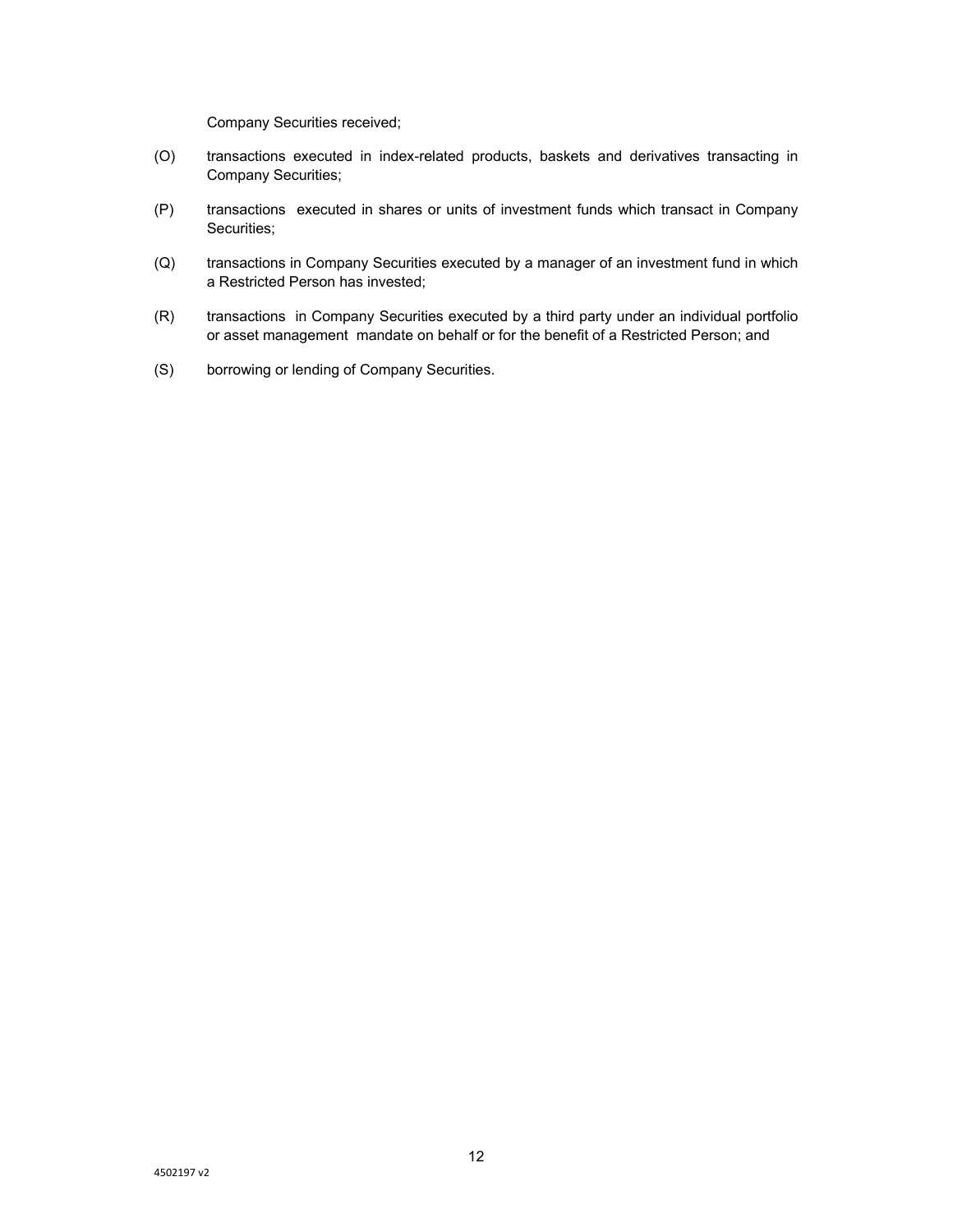## **Pro forma notice following additions to the insider list or project list**

Dear [*name*],

## **Dealing in the securities of Cobra Resources plc (the "Company")**

You were recently added to [the section of the Company's insider list relating to [*name or description of project/matter*]] OR [the Company's project list for [*name or description of project/matter*]].

During the period while you are an insider or on a project list, you will be subject to the dealing procedures and restrictions set out in Part A of the Company's dealing code. A copy of the code is attached.

**This means that you must not transact in the Company's securities without first seeking and receiving clearance to do so.** You may apply for clearance using the form set out in Schedule 2 to the dealing code.

I will write to you again in due course to let you know when you are no longer subject to the dealing code.

If you have any questions in relation to the above, please contact me or [*name*] ([*email address*]; [*telephone number*]).

Yours sincerely,

[*Name*]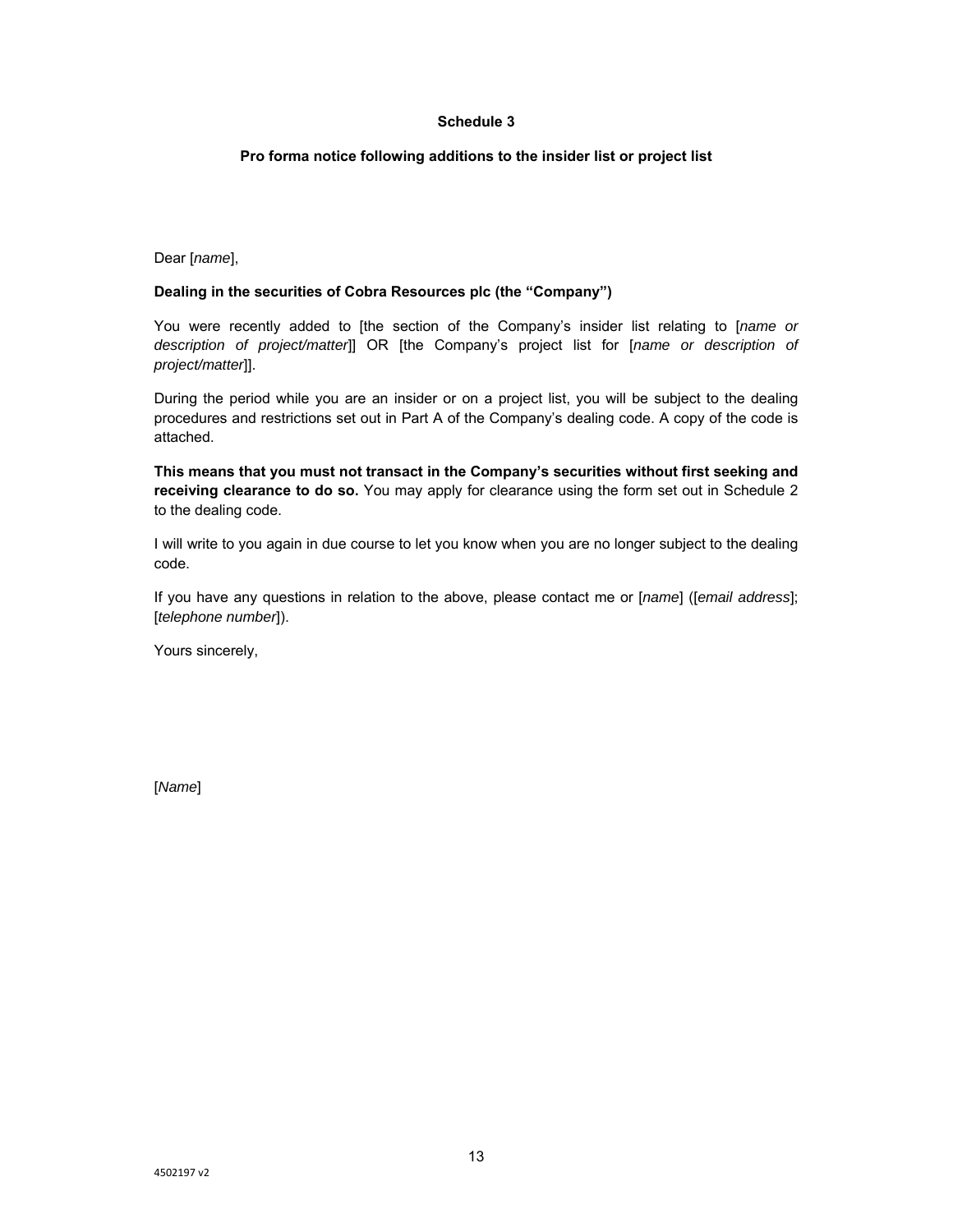## **Pro forma notice following removal from the insider list or project list**

Dear [*name*],

## **Dealing in the securities of Cobra Resources plc (the "Company")**

Following the [announcement/termination] of [*name or description of project/matter*], you are no longer an insider or on any active project list. As such, you are no longer subject to the dealing procedures and restrictions set out in Part A of the Company's dealing code.

[*For terminated matters*: Details of [*name or description of project/matter*] remain confidential.]

If you have any questions in relation to the above, please contact me or [*name*] ([*email address*]; [*telephone number*]).

Yours sincerely,

[*Name*]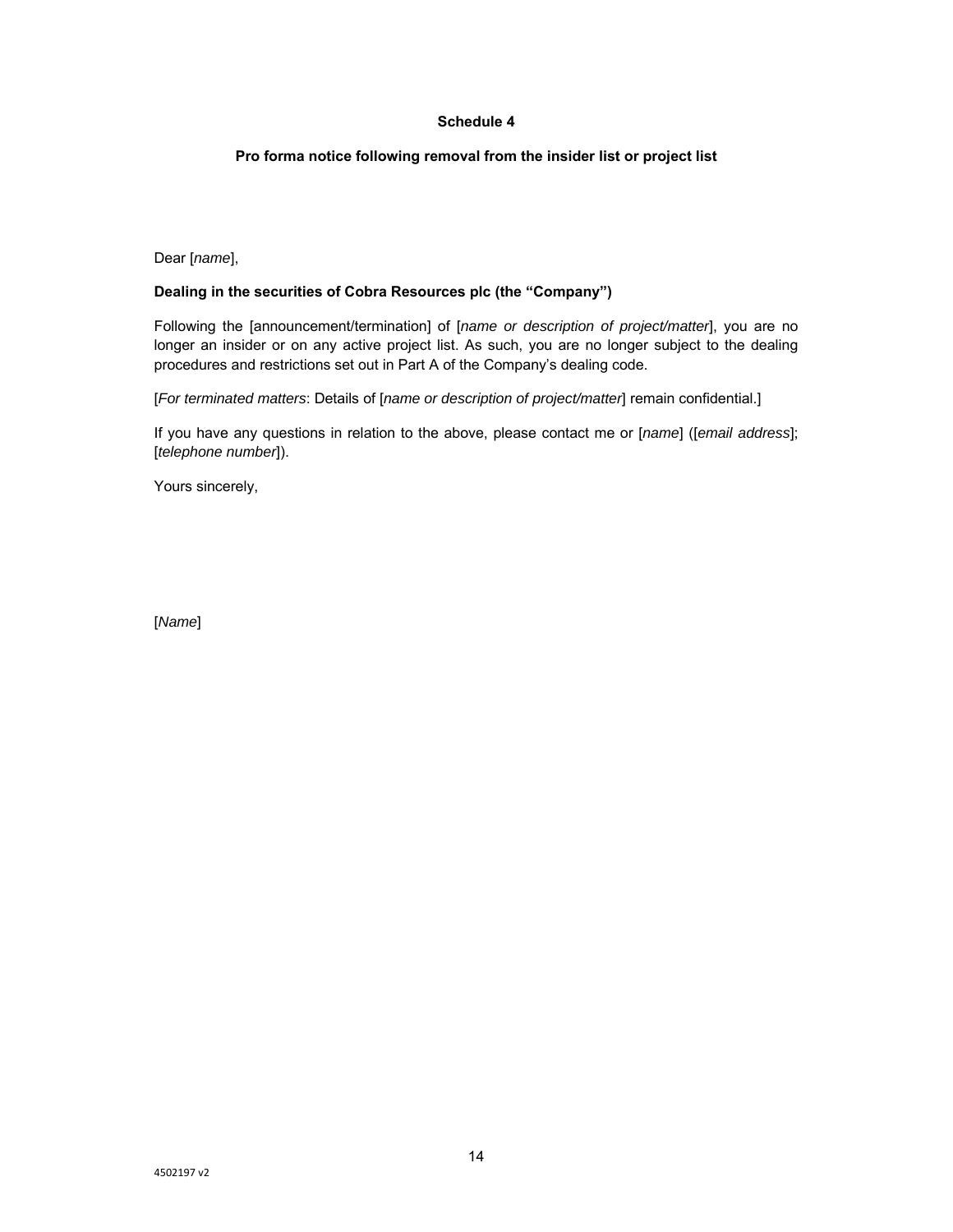#### **Guidance on employee share plans, employee share awards and employee trusts**

# **(A) Awards, etc**

- (i) General rule: No discretionary awards may be made to any person (whether or not a Restricted Person) in a MAR Closed Period.
- (ii) Invitations under all-employee plans should not be launched in a MAR Closed Period.
- (iii) Awards of shares under pre-planned regular employee share or savings arrangements (e.g. awards of partnership shares under a share incentive plan) put in place before the MAR Closed Period can be made provided no changes are made by a PDMR to their savings level during that MAR Closed Period.
- (iv) Awards or invitations under either discretionary or all-employee plans may be possible during a period when there is Inside Information if failure to make the award or invitation would indicate that Inside Information exists. Advice should be taken if awards or invitations are being considered in this situation.

### **(B) Exercise of options and vesting of awards under long-term incentive plans**

- (i) General rule: Clearance cannot ordinarily be given for exercises of options by a Restricted Person during a Prohibited Period. Whether clearance can be given for vesting of awards under long-term incentive plans depends largely upon the plan rules.
- (ii) As an exception to this, exercises of options can be permitted during a Prohibited Period if the relevant option would otherwise expire. Stricter rules apply to a PDMR during a MAR Closed Period. The sale of the resulting shares to meet tax obligations or pay the exercise price of the options is subject to separate rules. Further details are set out in paragraph (C) below.
- (iii) Rules of the long-term incentive plan arrangements (which do not use options) will generally stipulate what happens if an award vests (e.g. when all performance conditions are met) in a Prohibited Period. Those rules may for example:
	- (a) provide for vesting to be delayed until after the relevant Prohibited Period ends, even if the relevant conditions are met; or
	- (b) provide a fixed right for individuals to receive shares, if the relevant conditions are met.

 In case (a), subject to the drafting of the relevant rules, no issue arises because no Dealing takes place during a Prohibited Period. In case (b), vesting is generally possible for Restricted Persons (as is a sale of shares as set out in paragraph (C) below). However advice should be obtained.

#### **(C) Immediate sales of shares received under employee share plans**

(i) General rule: Even if options are permitted to be exercised or awards are permitted to vest, clearance should not ordinarily be given for the immediate sale of the resulting shares in a Prohibited Period, including where the relevant Restricted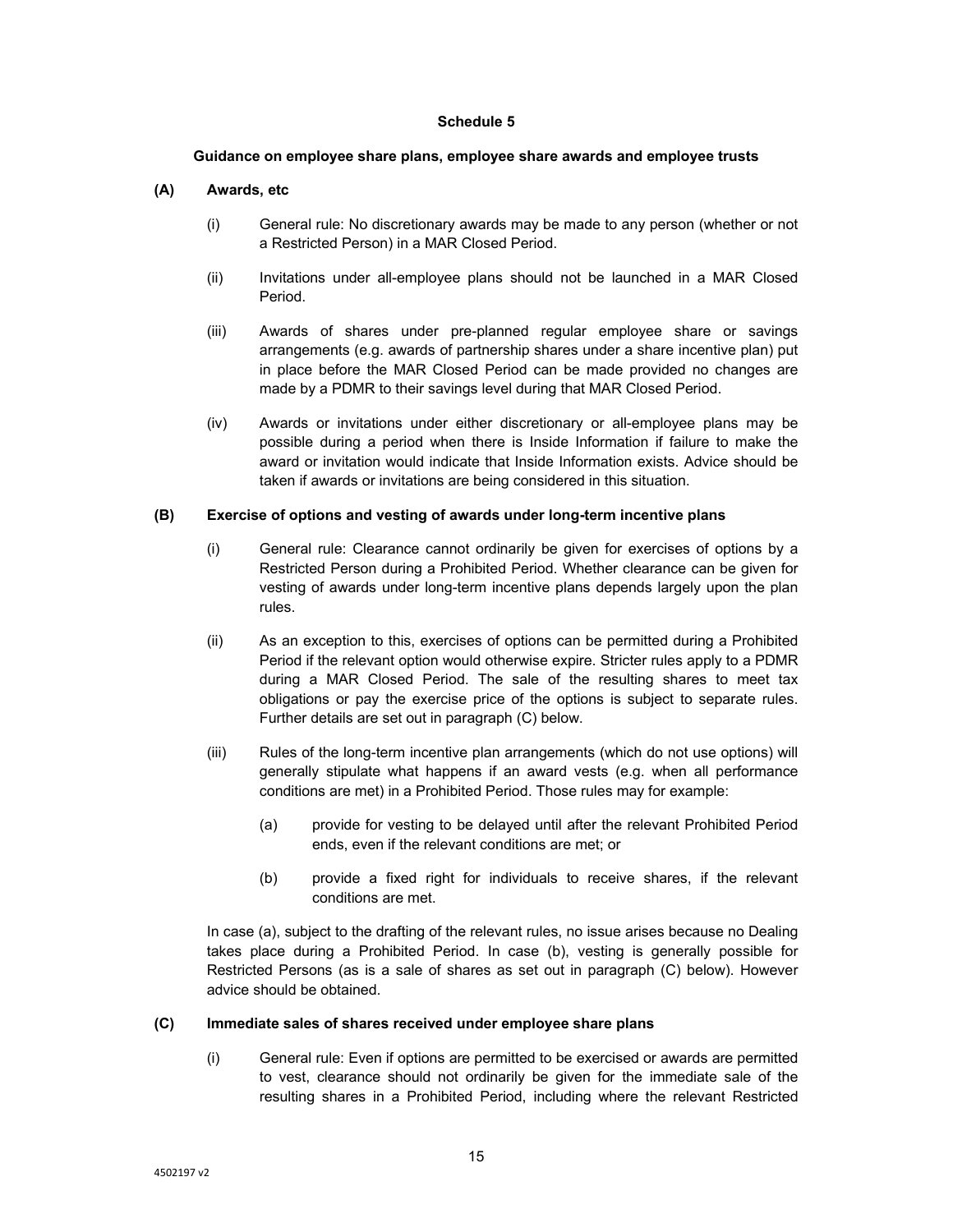Person wishes to sell them to pay the option exercise price or meet tax obligations.

- (ii) As an exception to the above, clearance for sale on behalf of a Restricted Person can be given to pay the option exercise price or meet tax obligations in respect of options or long-term incentive plan awards:
	- (a) where that sale is required by the rules of the relevant plan (or by an irrevocable agreement entered into outside a Prohibited Period) and where neither the Company nor the participant has any discretion over the timing or number of shares to be sold. Formal clearance in advance may be required;
	- (b) in exceptional circumstances (see paragraph 9 for the limitations which apply to the use of this exception in relation to PDMRs during a MAR Closed Period); or
	- (c) where exercise has been permitted on expiry of an option (see paragraph (B)(ii)).

## **(D) Other Dealings**

The Company can consider, on a case-by-case basis, giving clearance to PDMRs to carry out the following transactions during a Closed Period which is not a MAR Closed Period:

- (i) the transfer of Company Securities arising out of the operation of an employee share plan into a savings scheme investing in Company Securities (e.g. an ISA) for example following: (a) the exercise of any option under a share plan; or (b) the release of Company Securities from a share incentive plan;
- (ii) other than a sale of Company Securities, a transaction in connection with a share incentive plan (or schemes on similar terms), under which participation is extended on similar terms to all or most employees of the participating companies in that scheme; and
- (iii) a transfer of Company Securities already held by means of a matched sale and purchase into a saving scheme or into a pension scheme of which that PDMR is a beneficiary;

#### **(E) Employee trusts**

- (i) General rule: Recommendations should not generally be made to the trustees of employee trusts during a Prohibited Period that they acquire or dispose of Company Securities or make awards.
- (ii) Subject to the above, there is no restriction on Dealings carried out by trustees of employee trusts on behalf of employees generally during a Prohibited Period. If the trustees of an employee trust are acting as nominee for a Restricted Person then the position will need to be considered carefully.
- (iii) The trustees of an employee trust can Deal during a Prohibited Period to the extent required to satisfy pre-existing obligations.
- (iv) There is no prohibition on funding an employee trust (e.g. making gifts or loans) during a Prohibited Period, provided that this is not accompanied by a recommendation or encouragement to Deal during a Prohibited Period.